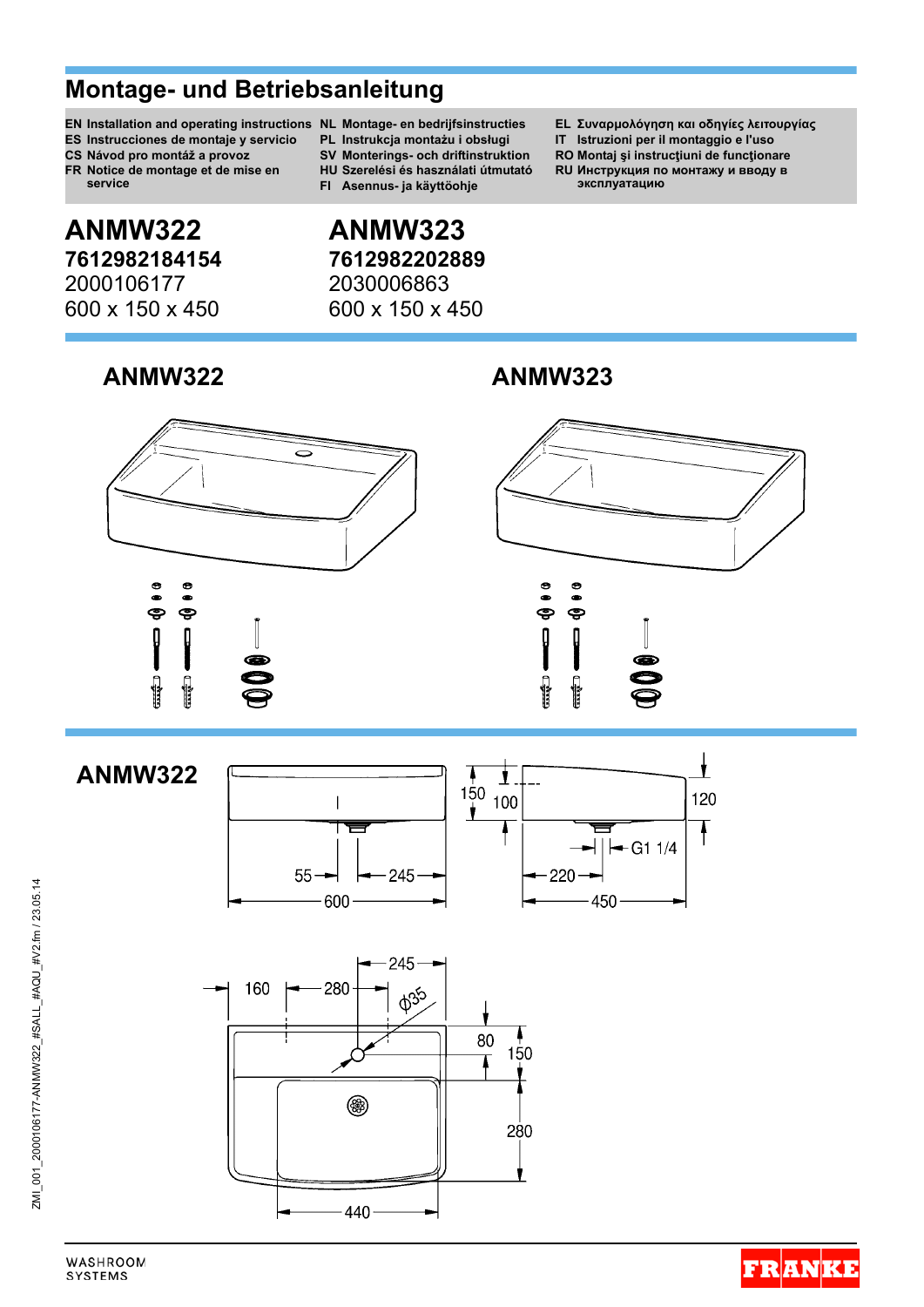







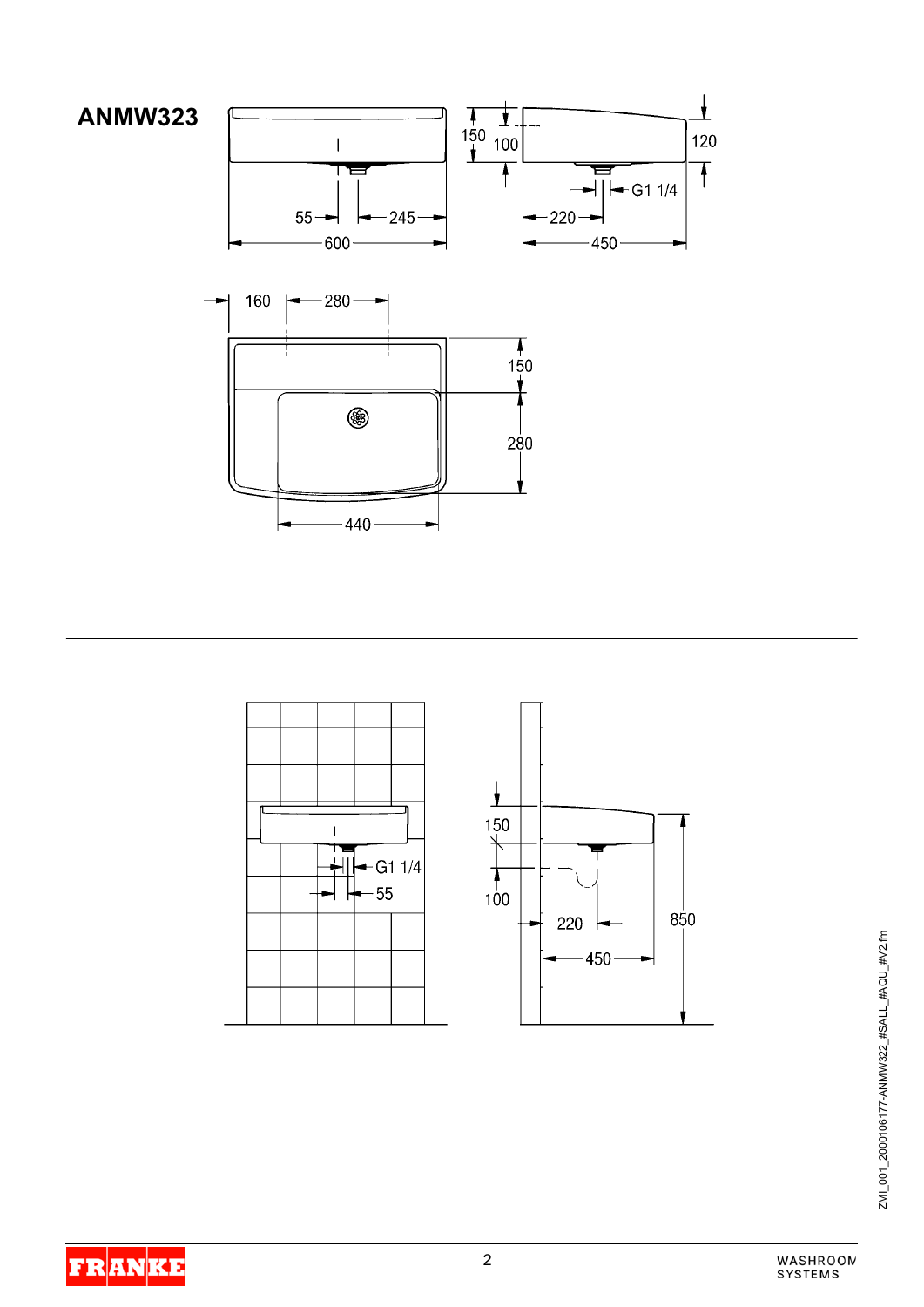Do not use abrasive cleaners for cleaning. When using abrasive cleaners containing acids or alkaline solutions, close attention must be paid to the directions for use.

The cast mineral material can be disposed of as regular domestic waste.

**DE** Wichtige Hinweise **ES** Indicaciones importantes Zur Reinigung nicht scheuernde Reinigungsmittel verwenden.

Bei Verwendung von säure -oder laugenhaltigen Reinigern sind die Anwendungsvorschriften einzuhalten. Der Mineralguss kann im normalen Hausmüll entsorgt werden.

**NL** Belangrijke aanwijzingen **PL** Ważne wskazówki

Voor de reiniging geen schurende reinigingsmiddelen gebruiken. Bij het gebruik van zuur- of looghoudende reinigingsmiddelen moeten de gebruiksvoorschriften in acht worden genomen. Het polymeerbeton kan met het normale huisvuil worden afgevoerd.

**SV** Viktiga informationer **FI** Tärkeitä ohjeita

Använd inte repande rengöringsmedel för rengöring. Följ bruksanvisningarna vid användning av syraeller luthaltiga rengöringsmedel. Mineralmaterialet kan slängas i de vanliga hushållssoporna.

**IT** Avvertenze importanti **CS** Důležité pokyny Per la pulizia non utilizzare detergenti abrasivi. Rispettare le istruzioni per l'uso quando si utilizzano detergenti acidi o basici.

La ghisa minerale può essere smaltita nei normali rifiuti domestici.

## **RU** Важные указания **HU** Fontos utasítások

Для чистки не используйте абразивные чистящие средства.

При использовании чистящих средств, содержащих кислоты или щелочи, соблюдайте инструкции по применению.

Изделия из минерального литья могут быть утилизованы вместе с обычными бытовыми отходами.

## **EL** Σημαντικές υποδείξεις **RO** Indicatii importante

Για τον καθαρισμό μη χρησιμοποιείτε καθαριστικά που χαράζουν.

Κατά τη χρήση καθαριστικών που περιέχουν οξέα, ή βάσεις θα πρέπει να τηρούνται οι προδιαγραφές χρήσης.

Το μεταλλικό μέρος μπορεί να απορριφθεί με τα συμβατικά οικιακά απορρίμματα.

**EN** Important notes **FR** Remarques importantes

Ne pas utiliser de produit abrasif pour le nettoyage. Lors de l'utilisation de détergents contenant des acides ou des lessives, respecter les consignes d'utilisation.

La fonte minérale peut être éliminée dans les ordures ménagères.

No utilizar productos de limpieza abrasivos en la limpieza.

Si se utilizan limpiadores que contengan ácidos o lejías se habrán de respetar las Instrucciones de empleo.

La fundición de mineral se puede eliminar junto con la basura doméstica normal.

Do czyszczenia nie stosować środków trących. Podczas używania środków czyszczących zawierających kwasy lub ług należy przestrzegać przepisów dotyczących ich stosowania. Odlew mineralny można wyrzucać razem ze zwykłymi odpadami domowymi.

Älä käytä puhdistukseen hankaavia puhdistusaineita. Mikäli käytät happo- tai emäspitoisia puhdistusaineita, noudata käyttöohjeen määräyksiä. Keramiikkavalun voit hävittää tavallisena talousjätteenä.

Na čištění nepoužívejte abrazivní čisticí prostředky. Při používání čisticích prostředků s obsahem kyselin nebo louhů dodržujte návody k použití. Polymerbeton je možné likvidovat jako běžný domácí odpad.

Ne használjon a tisztításhoz dörzsölő hatású tisztítószert.

Sav- vagy lúgtartalmú tisztítószerek használata esetén vegye figyelembe a használati utasításban leírtakat.

Az ásványi öntvény a normál háztartási hulladékkal együtt kidobható.

Nu folositi detergenti abrazivi pentru curățire. În cazul folosirii agentilor de curătire cu continut de acizi şi leşii, trebuie respectate directivele de aplicare. Fonta de minereu poate fi eliminat cu deşeurile casnice normale.

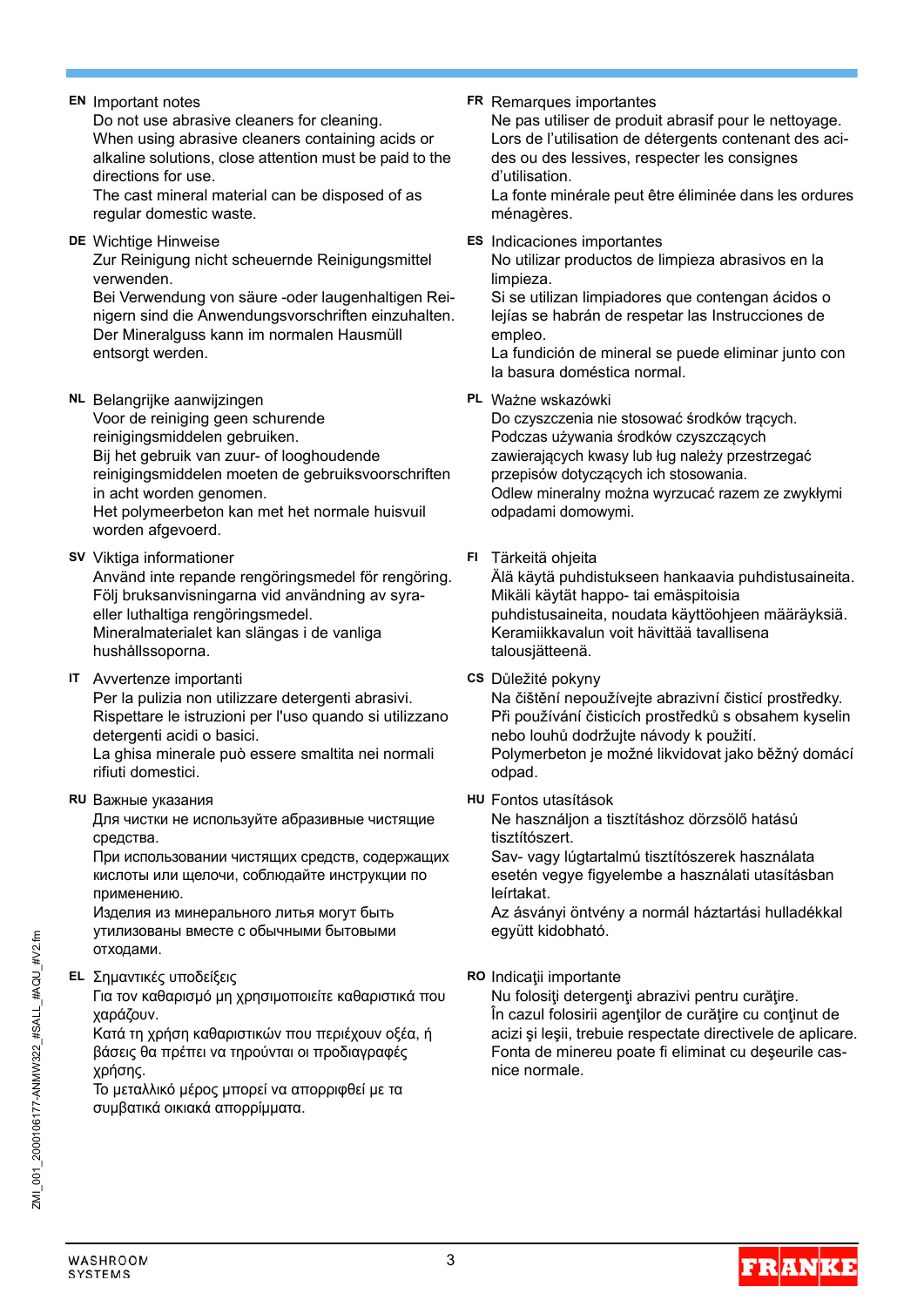

ZMI\_001\_2000106177-ANMV922\_#SALL\_#AQU\_#V2.fm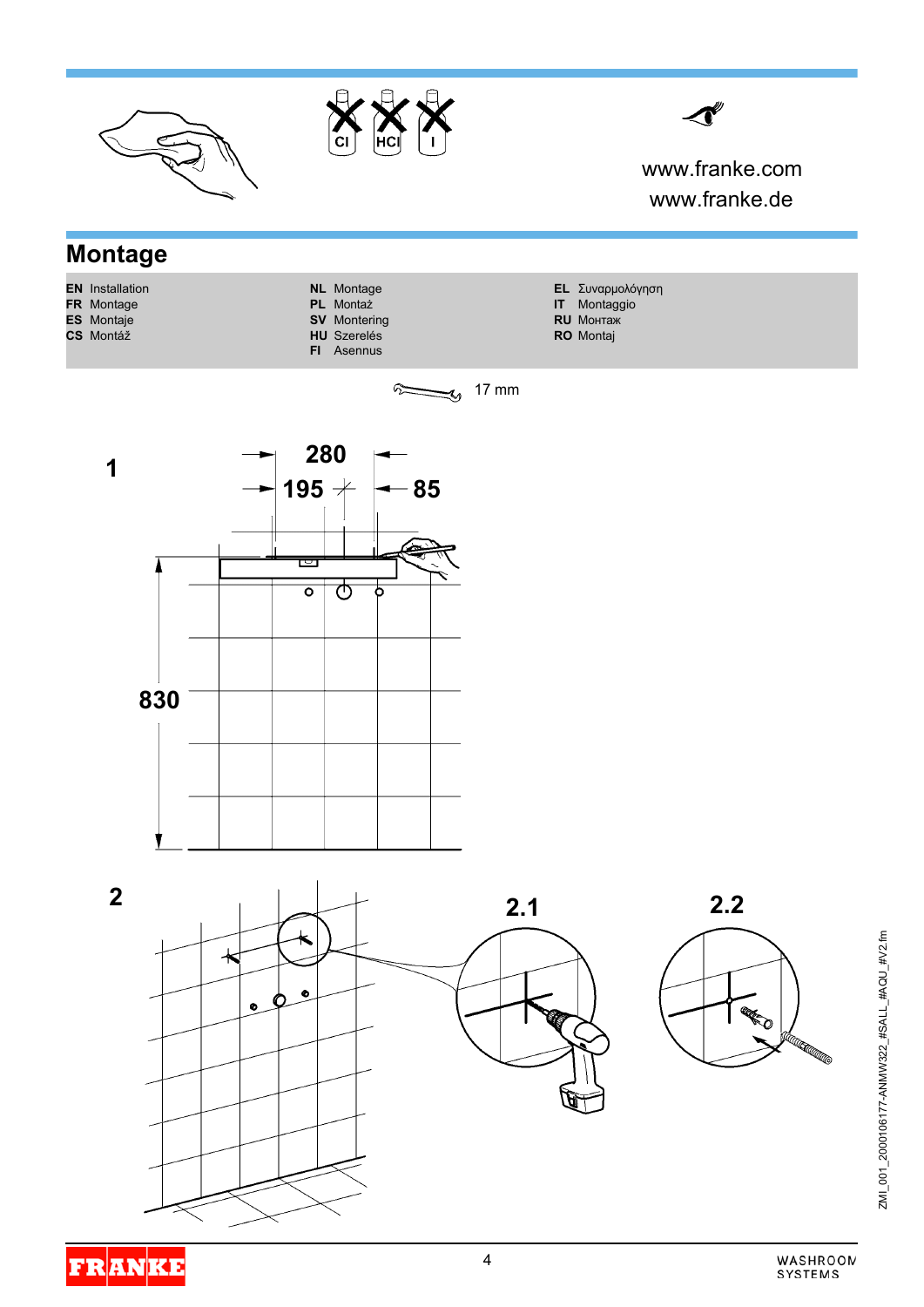









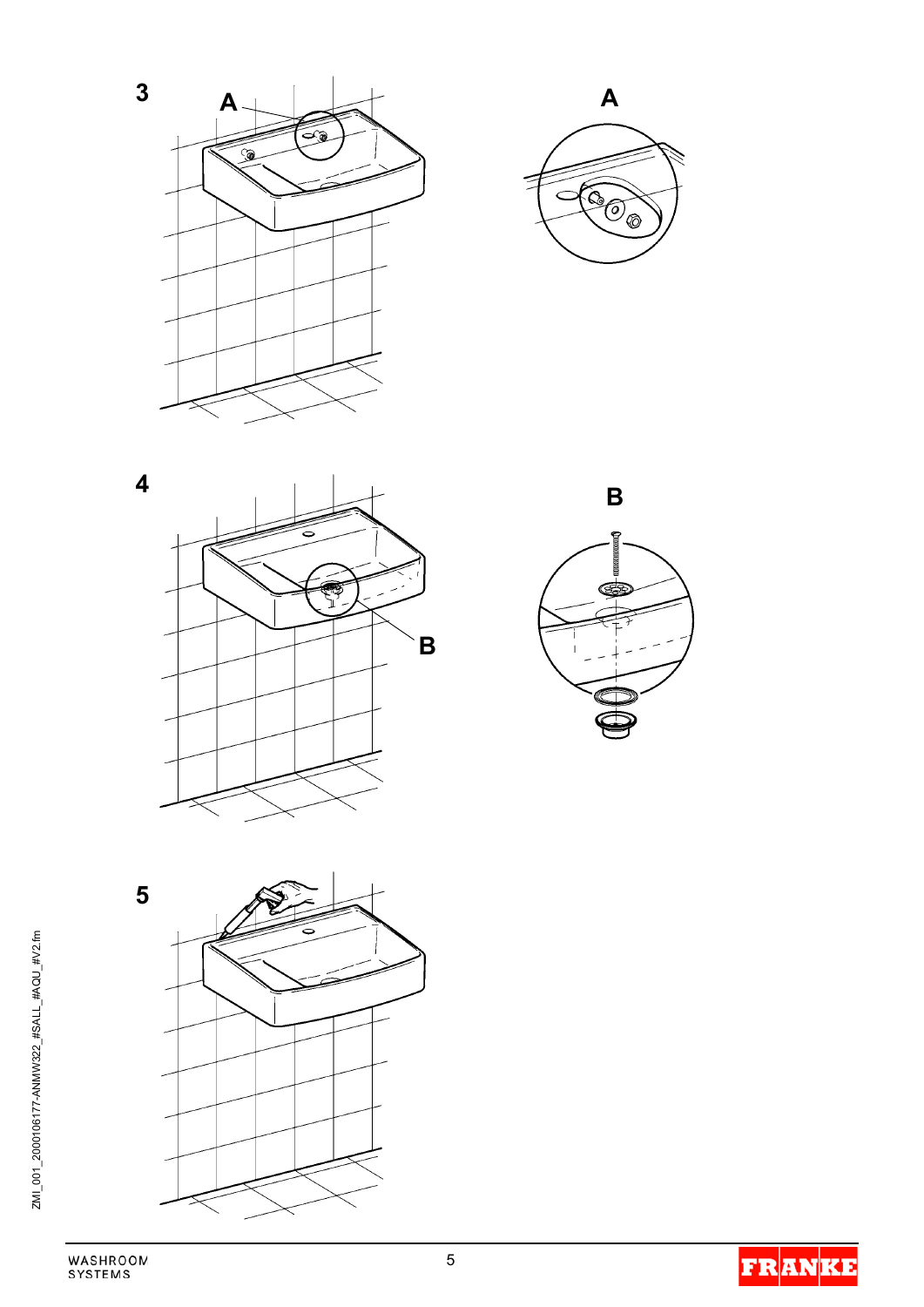# **Ersatzteile**

- **EN** Replacement parts
- FR Piéces de rechange
- ES Piezas de recambio
- CS Náhradní díly
- **NL** Reserveonderdelen
- PL Części zamienne
- **SV** Reservdelar **HU** Pótalkatrészek
- FI Varaosat

**EL** Ανταλλακτικά

- IT Pezzi di ricambio<br>RU 3anyactu
- RO Piese de schimb



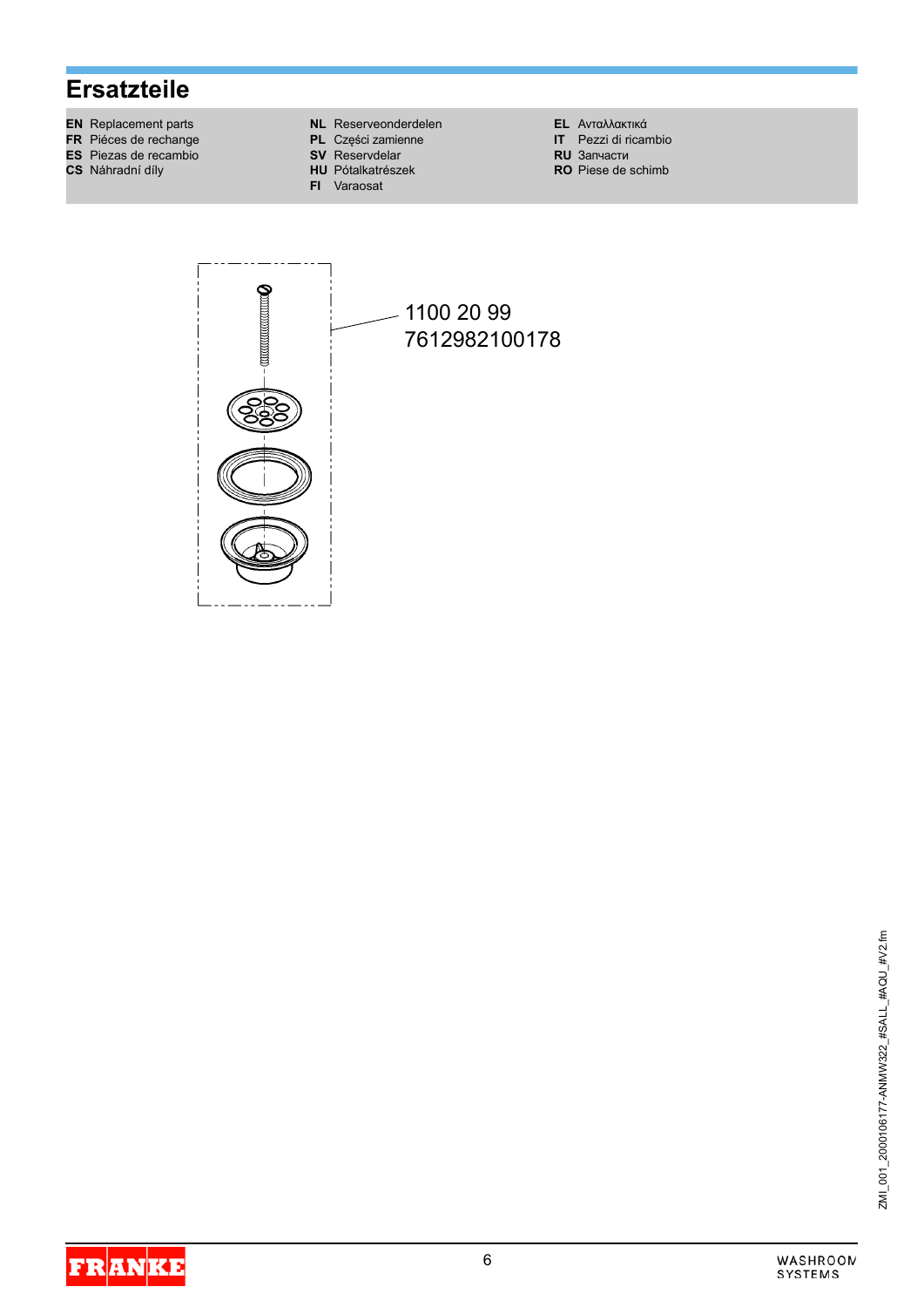# **Notizen**

- EN Notes<br>FR Notes<br>ES Notas
- CS Poznámky
	-

**NL** Notities

- PL Uwagi<br>SV Notiser
- 
- **HU** Jegyzetek<br>**FI** Muistiinpanot

**EL** Παρατηρήσεις<br> **IT** Annotazioni<br> **RU** Примечания

- 
- RO Notite